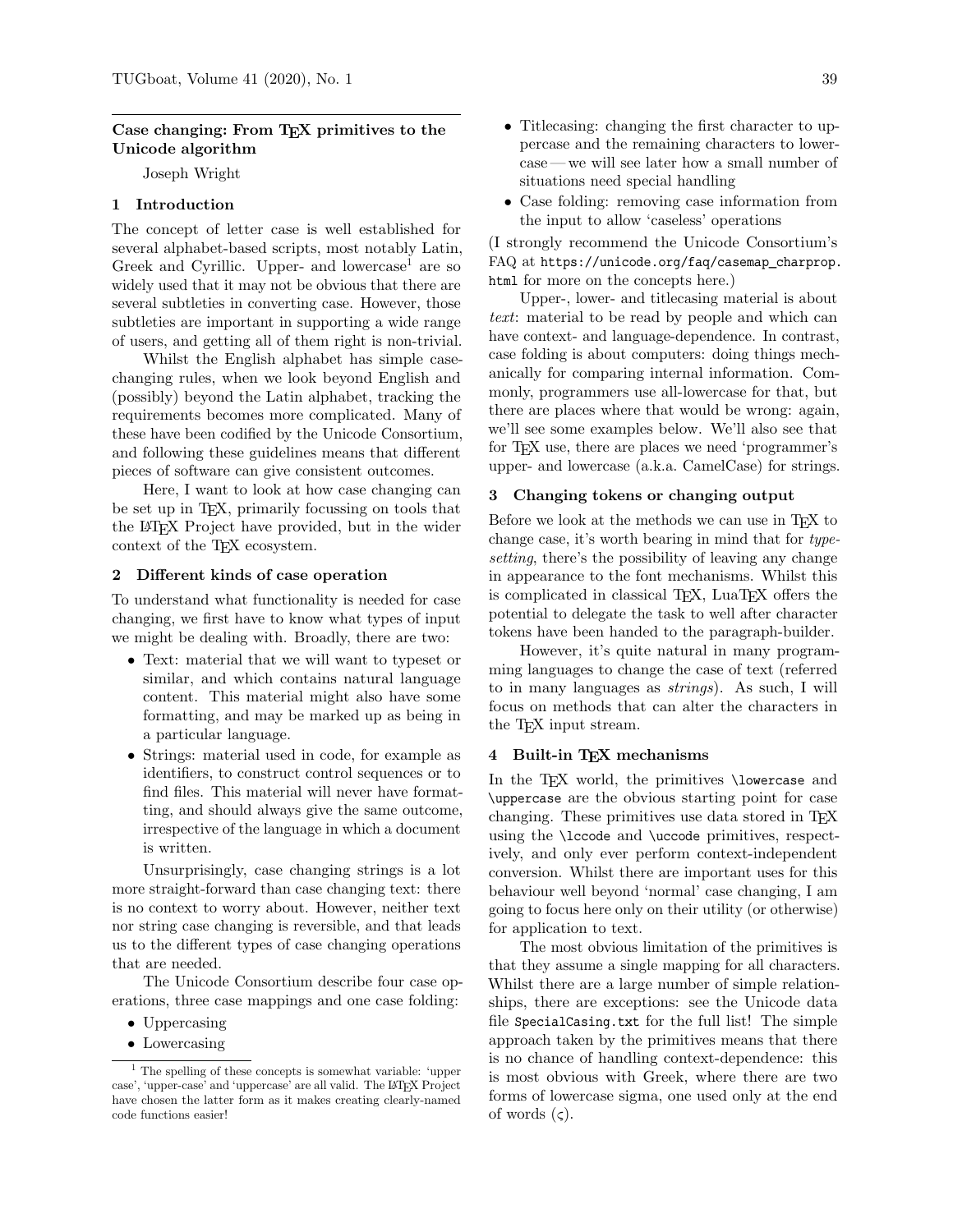At the T<sub>F</sub>X level, the other issue with the primitives is that they work by execution not expansion. I think almost every trainee TEX programmer will at some stage have tried

# \edef\foo{\lowercase{STUFF}}

and been very surprised that it fails, and that they need to use

## \lowercase{\edef\foo{STUFF}}

instead. This shows up when you want to change case inside a \csname construct too: you can't use \lowercase within the construction, but rather have to use it around the entire thing.

#### \lowercase{\csname FooBar\endcsname}

There's also one other very important consideration: the primitives convert character tokens only, but do not know the meaning of these tokens. This leads to a few issues:

- They do not convert text hidden in macros: relatively easily remedied by applying \edef (or \protected@edef) prior to using the primitive.
- They cannot handle letter-like control sequences such as  $\aa$  or  $\lceil$ .
- They cannot handle multi-byte 'letters' in 8-bit engines (so for example \uppercase{é} fails).
- They provide no mechanism for excluding characters from case changing, most critically those inside math mode.

### **5 The LATEX 2**ε **kernel mechanism**

The LATEX  $2\varepsilon$  kernel builds on the primitives to address some of the issues above. First off, these commands include an internal \protected@edef, which ensures that input is expanded first, then the case change is applied. They also provide definitions for a set of letter-like commands to allow them to be casechanged, stored as *\@uclclist*. This for example allows \aa to be uppercased to \AA.

#### **6 The textcase mechanism**

Case changing is fundamentally something that applies to *text*, and never to *mathematics*. In LATEX, it is pretty clear which content is mathematical, and David Carlisle's textcase package makes it possible to case change text containing math mode content without 'breaking' the latter. Thus for example

```
\MakeTextUppercase
```

```
{A simple formula:
```

```
\$y = mx + c$}
```
yields

A SIMPLE FORMULA:  $y = mx + c$ 

The package also allows text to be marked as not to be altered during case changing, using the marker command \NoCaseChange.

It's possible to load textcase such that it replaces the LAT<sub>E</sub>X  $2_{\epsilon}$  kernel case-changing commands with its own. That gives away that it works in a fundamentally similar way: it's a more sophisticated wrapper around the TEX primitives. That means it still has the core issues of not knowing the meaning or context of its argument tokens, and not being usable in an expansion context.

### **7 The expl3 mechanisms**

## **7.1 The core concepts**

At the core of the expl3 case changing mechanisms is the idea that the implementation should provide, as far as possible, the full set of Unicode Consortium functionality. The code is also written to work purely by expansion, meaning that it *can* be used inside \csname construction or inside an \edef.

To support all this, the input must be examined on a token-by-token basis and converted 'manually'. It also means that \lowercase and \uppercase cannot be used. Instead, for single-token conversion, expandable functions which can convert single tokens are defined: \char\_lowercase:N, \char\_uppercase:N, \char\_titlecase:N and \char\_foldcase:N. Almost always, those are too low-level. Thus we will not look further at the 'back end', but will rather concentrate on functions which can be used for longer pieces of input.

# **7.2 Strings**

In T<sub>F</sub>X terms, a string is a series of characters which are all treated as 'other' tokens (except spaces, which are still spaces). That's important here because it means strings won't contain any control sequences, and because with pdfT<sub>EX</sub> there can't be any (useful) accented characters.

The most obvious need to handle case in programming strings is when comparing in a caseless manner: 'removing' the case. Programmers often do that by lowercasing text, but there are places where that's not right. For example, as mentioned above, Greek has two forms of the lowercase sigma  $(\sigma \text{ and } \varsigma)$ , and these should be treated as the same for a caseless test. Unicode defines the correct operation: case *folding*. In expl3, that's called \str\_foldcase:n:

\str\_foldcase:n { AbC } gives abc whilst the slightly more challenging \str\_foldcase:n { ὈΔΥΣΣΕΎΣ }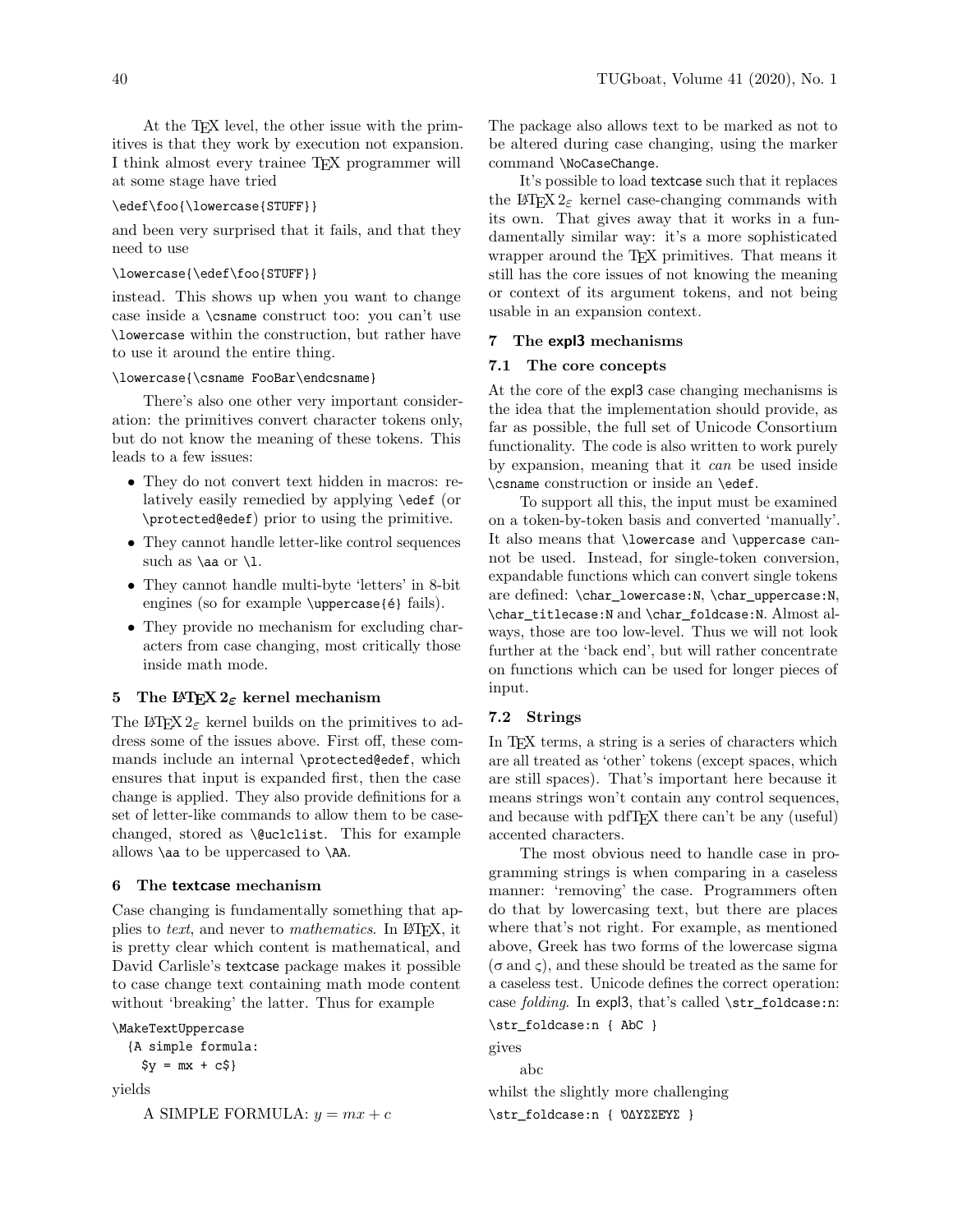gives

## ὀδυσσεύσ

*Much* more rare is the need to upper- or lowercase a string. Unicode does not mention this at all, but in TEX we might want to construct a control sequence dynamically. To do that, we might want to uppercase the first character of some user input *string*, and lowercase the rest. We can do that by combining \str\_uppercase:n and \str\_lowercase:n with the \str\_head:n and \str\_tail:n functions:

\str\_uppercase:f { \str\_head:n { someThing } } \str\_lowercase:f { \str\_tail:n { someThing } }

which produces

Something

(We could also split off the first token and use the single-character \char\_uppercase:N here.)

# **7.3 Text: basics**

Case changing text is much more complicated because it has to deal with control sequences, accents, math mode and context. The first step of case changing here is to expand the input as far as possible: that's done using a function called \text\_expand:n which works very similarly to the  $\text{H}\text{F}X\text{2}_{\varepsilon}$  command \protected@edef, but is *expandable*. We don't really need to worry too much about this: it's built into the case changing system anyway.

Upper- and lowercasing is straight-forward: the functions have the natural names \text\_uppercase:n and \text\_lowercase:n. These deal correctly with things like the Greek final-sigma rule and (with Lua-TEX and XƎTEX) cover the full Unicode range. Thus we can have examples such as the following. (Recall that spaces are ignored in  $\exp 3$  input, and  $\sim$  is used to produce a space.)

\text\_lowercase:n { Some~simple~English } \newline \text\_uppercase:n { Ragıp~Hulûsi~Özdem } \newline \text\_lowercase:n { ὈΔΥΣΣΕΎΣ }

> some simple english RAGIP HULÛSI ÖZDEM ὀδυσσεύς

A variety of standard LATEX accents and letterlike commands are set up for correct case changing with no user intervention required.

\text\_uppercase:n { \aa{}ngstr\"{o}m ~ caf\'{e} } produces the token list \AA{}NGSTR\"{O}M CAF\'{E}

## **7.4 Case changing exceptions**

There are places that case changing should not apply, most obviously to math mode material. There are a set of exceptions built-in to the case changer, and that list can be extended: it's easy to add the equivalent of \NoCaseChange from the textcase package. First, create and activate the command, excluding it from expansion and excluding its argument from case-changing:

\cs\_new\_protected:Npn \NoCaseChange #1 {#1} \tl\_put\_right:Nn

\l\_text\_case\_exclude\_arg\_tl

{ \NoCaseChange }

then we can use it

\text\_uppercase:n  ${He11o - $y = max + c$ }$ \newline \text\_lowercase:n { \NoCaseChange { iPhone } ~ iPhone }

which gives us the desired results

HELLO  $y = max + c$ iPhone iphone

without having to worry further. Note that case changing does take place within braces (in contrast to BIBTEX's approach):

\text\_uppercase:n { { Text } ~ More }

gives

### TEXT MORE

The reason is simple: braces are difficult to control and to remove, and can lead to undesirable impact on kerning and so on. (It is likely that a dedicated conversion function to approximate BIBTEX case protection by expl3 protection will be added; the biblatex maintainers are keen to have this ability.)

# **7.5 Titlecasing**

Commonly, people think about uppercasing the first character of some text then lowercasing the rest, for example to use it at the start of a sentence. Unicode describes this operation as titlecasing, as there are some situations where the 'first character' is handled in a non-standard way. Perhaps the best example is IJ in Dutch: it's treated as a single 'letter', so *both* letters have to be uppercase at the start of a sentence. There are also a small set of codepoints that *look* like two letters, and have special forms when they appear as the titlecase first-character of a word.

Depending on the exact nature of the input, we might want to uppercase the first 'character' and then lowercase everything else, or we might want to uppercase the first 'character' and then leave everything